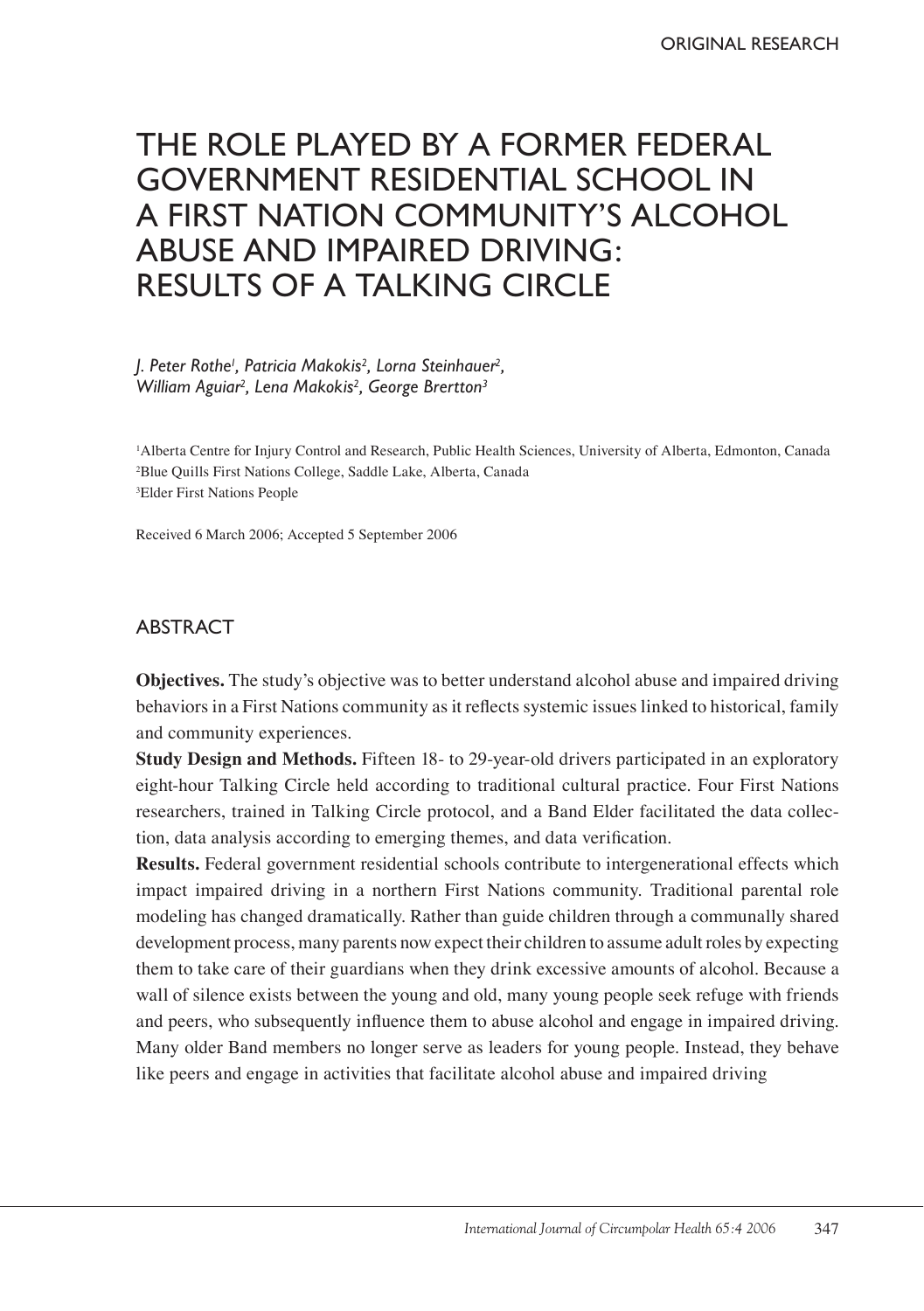**Conclusions.** Historical institutions like federal government residential schools have contributed to systemic socio cultural problems which influence alcohol abuse and impaired driving. Hence there is a need for community-based intervention strategies that promote cultural healing. The healing journey can start with First Nations communities providing their people opportunities to share their stresses and traumas in supporting and nurturing environments. *(Int J Circumpolar Health 2006; 65(4): 347-356).*

**Keywords:** impaired driving, First Nations, Talking Circle, residential schools, family

## **INTRODUCTION**

Motor vehicle collisions account for 40% of unintentional injury fatalities among Canada's First Nations people. Of the fatal crashes that involved young First Nations males, more than 80% of the drivers had consumed alcohol (1). In the province of Alberta, First Nations people represented 4.4% of the population for the year 2001. Yet they were overrepresented, at 16%, in all of the Alberta traffic-related deaths (2). According to RCMP Traffic Services, First Nations people were 5 times more likely to be involved in fatal alcohol-related crashes than non-First Nations people (3, 4).

A vital component of impaired driving in First Nations communities is the community context generally, and the family context specifically (5). Parents typically teach their young right from wrong, good from bad, desire from need (6). However, with the introduction of federal government residential schools, First Nations people were stripped of their cultural values in child rearing, family functions and civic responsibilities. Their experiences in residential schools produced low self-esteem, cultural

shame, loss of spirit and language, loss of extended family and community bonding, increased domestic violence, child and elder abuse, alcoholism, drug addiction, and internalized oppression that the residential schools engendered (7). Members of the older generation no longer had the traditional roles and responsibilities in the community and shared customary relationships with friends and family members. Some responded by engaging in deviant behaviors, like common assault, family violence, alcohol and drug abuse and suicide. Others became passive, removing themselves from community affairs and traditional parenting responsibilities.

The issue of the older generation's change in behavior towards family and young people, and its manifestation in alcohol abuse and impaired driving, begs for more research. It is a response to Ogbu's thesis that social issues of today reflect the cultural and historical contexts in which young people develop (8). Consistent with the assumption that impaired driving amongst First Nations people of Alberta reflects their social realities, norms and experiences, and that intervention strategies must reflect the needs of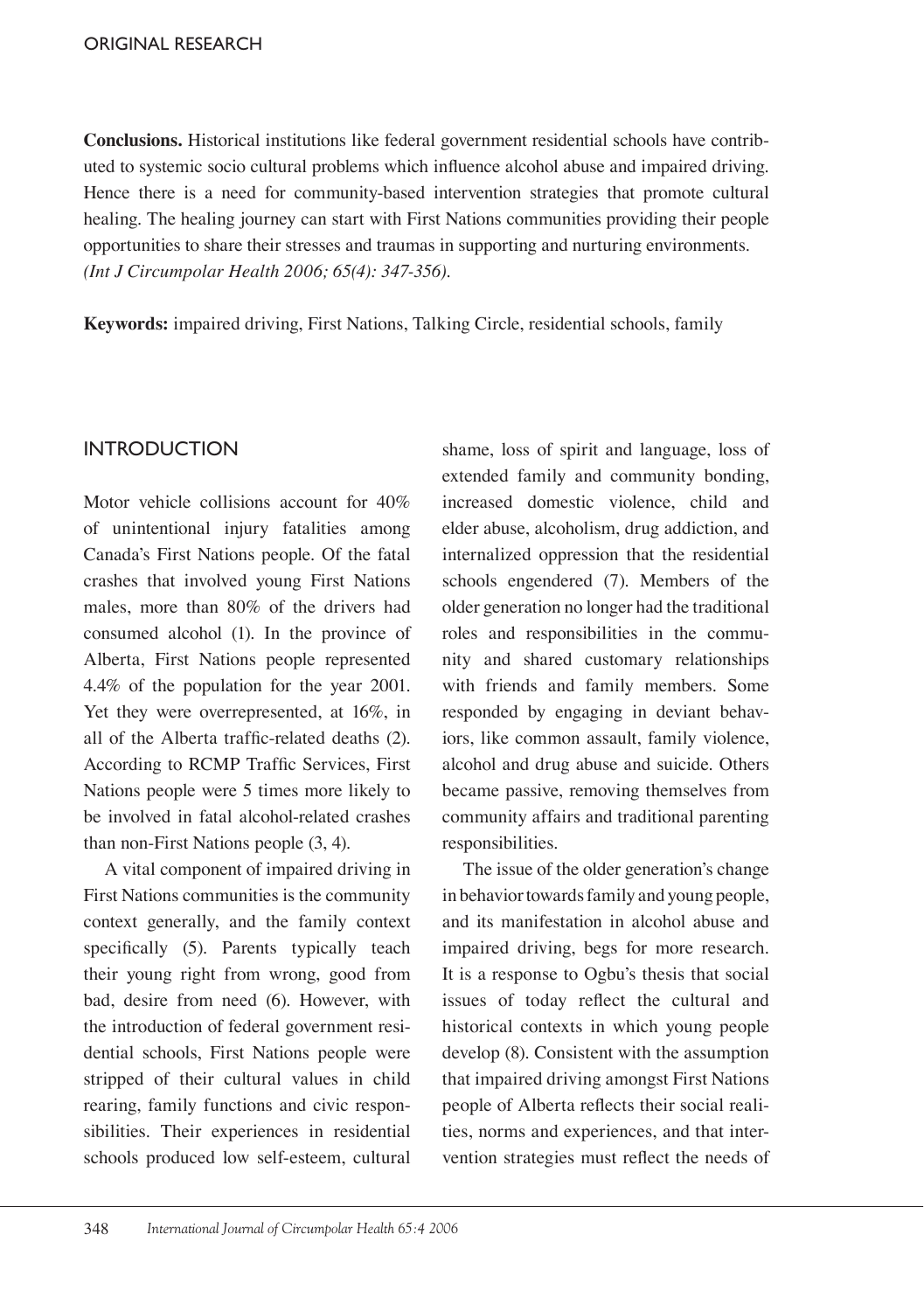the community, a research study was designed to explore historical, family and community factors that influence impaired driving behaviors in one of Alberta's largest First Nations communities (9).

# MATERIAL AND METHODS

An exploratory study, using a "Talking Circle" methodology was initiated to be consistent with the First Nations people's philosophy of sharing, supporting and respecting life experiences through the use of oral traditions, personal interaction and group consensus (10). Narrative inquiry through Talking Circles has previously been used to document the Aboriginal story (11), teach culture and tradition (12), promote health, provide spiritual counseling and healing (13) and instill restorative justice (14). The literature shows that it has not been widely used for injury prevention, or traffic safety.

The community's Wellness Centre was the sight for an eight-hour Talking Circle. A tribal Elder conducted the traditional protocols of the opening prayer, smudging ceremony, and the ceremonial presentation of the tobacco pouches. Four local First Nations researchers, with extensive experience and training in Talking Circles, facilitated the event. They ensured that the Talking Circle was supportive, spiritual, culturally meaningful and unbounded by artificial parameters. For informed, consent participants signed a prepared document entitled the "Drinking and Driving Talking Circle Consent Form", that detailed the purpose and voluntary nature of the session, the confidentiality of speakers and content, the anonymous nature of all information, and the assurance that no redress will befall any individuals

from participating in the Talking Circle and speaking their minds. Furthermore, participants agreed to be audiotaped and to meet again for verification of the findings. They also consented to the publication of the findings. The University of Alberta Faculty of Medicine and Dentistry Ethics Committee provided formal consent for the study, and the regional Chief and Council verbally endorsed the study via the Talking Circle leader.

Research facilitators asked three open-ended questions that allowed participants to detail personal experiences and points of view:

1. Who are you? What is your relationship to drinking and driving? How do you feel about that? (How frequent does drinking and driving occur? What's your experience? Is there a difference between 18-year-olds and 29-year-olds in terms of their experiences with drinking and driving?)

2. How does your experience connect to what's going on with your friends (Or others in your age group)? Can you speak about, or expand upon, the topic in the 2<sup>nd</sup> round?

3. Tell us about drinking and driving as it relates to your family? What do they think about drinking and driving? How do they support (or not support) it?

Participants were purposively selected through the use of criterion sampling, in which persons were sought because they had experiences with impaired driving and they were prepared to articulate their experiences (15, 16). Fifteen First Nations young drivers, aged 18-29 and residing in a northern Alberta First Nations' community, were selected in accordance to the selection criteria. Recruitment practices consisted of researchers presenting the proposed study to students at the regional First Nations' College, posting notices in the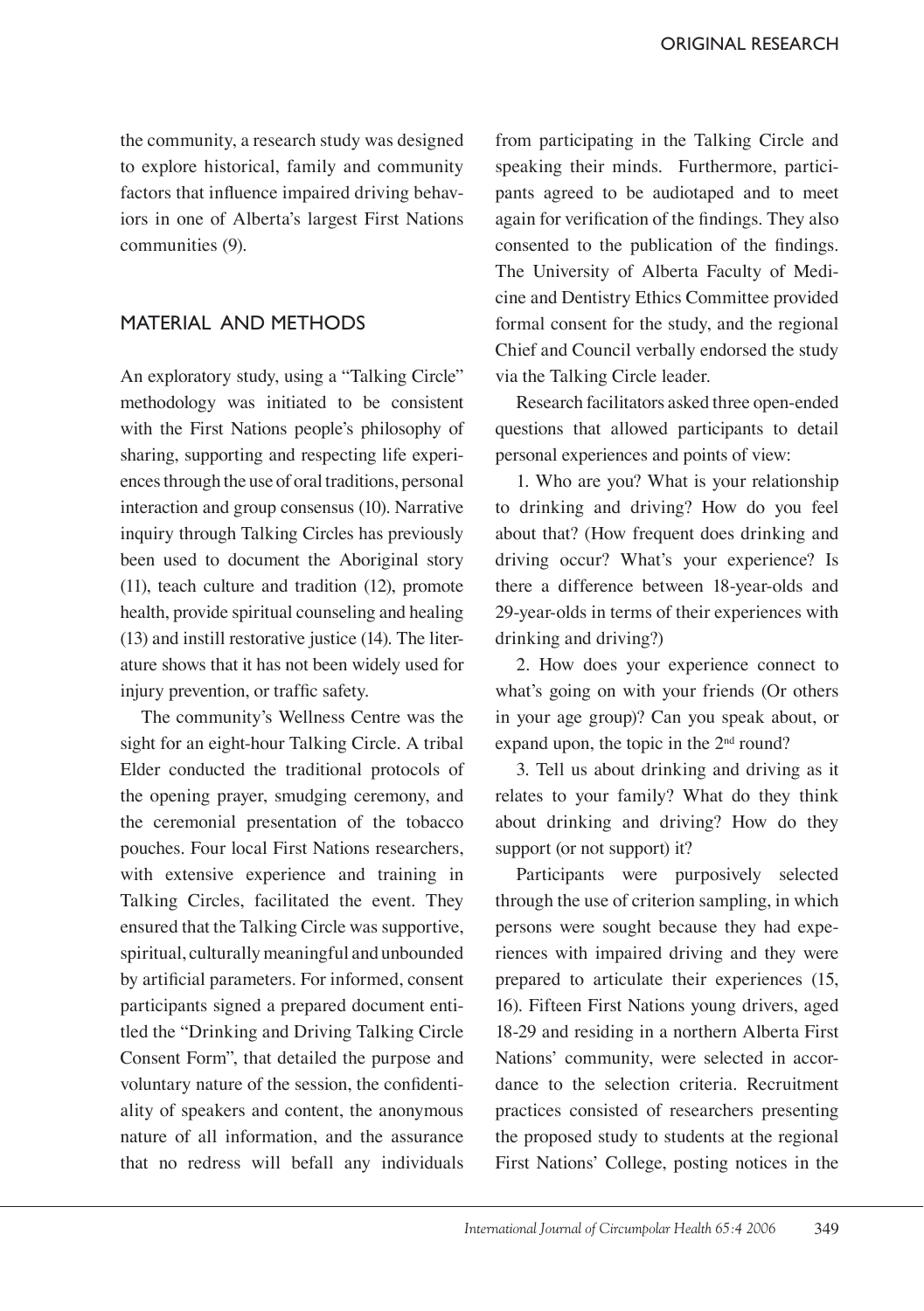local counseling and community health offices, and by promoting the study through word of mouth in the community.

Proceedings were tape recorded and transcribed. Each participant received a copy of the transcripts for data verification and editing. Data analysis was guided by a cultural/community framework that was sensitive to emerging themes, concepts and structures of reasoning reflective of the local context. A team of four local First Nations researchers and one non-First Nations social scientist analyzed the data according to explicit and implicit structures of reasoning, meanings participants assigned to their actions, use of tacit knowledge, presentation of insider cultural rules, values and common-sense assumptions and re-occurring patterns of behavior in the local context (17). Analysts coded the data and allocated the codes to emerging cultural/community themes. They not only noted similar or common emerging themes perceived among themselves, but also ones that were unique to individual analysts. The latter were analyzed further to establish the themes' contextual meaning, relevance to the issue and explanatory power. To help assure that the analysis accurately represents participants' meanings, all members of the Talking Circle received copies of the analysis for verification and commentary.

## RESULTS

It is important to preface the results of the study with a brief explanation. One of the largest regional residential schools was located in this particular community. Because it was only recently, in 1970, that the federal government closed its doors and transferred control

of the facility to the community, many parents and grandparents leave behind personal legacies of trauma imposed by the school. Loss of parenting skills was one such legacy. Whereas, in the past, adults in the village had mentoring, protective relationships with children based on strict rules, and a strong system of obligations that helped ensure children would thrive and become contributing members of the community (18), now a view shared by some members of the community is that pre-teen, or early teenaged children are independent adults who should take responsibility for their guardians' actions. This theme was routinely found in the interview data. Some participants detailed how their parents and/or grandparents, having consumed substantial amounts of alcohol, expected their children, or grand-children, to take care of them. A girl not yet 16 years old, unlicensed and with no driving experience, related how she was forced to drive her drunken parents:

*When I was younger, I used to drive a lot for my parents. My parents drink a lot. When I was younger they'd make me drive for them… I'd have to go to (Town X) and drive with them… They'd just be yelling and screaming, and, I wasn't that experienced, but I learned how. I thought about what if I get pulled over. I never had my learners* (Learner Driving Permit).

Although it was common for the young girl to drive her inebriated parents, there was a time in a neighboring province when she felt especially vulnerable and angry. Her parents "were drunk". So she had to drive them four hundred miles home, all the while enduring their screams:

*My parents were drunk and they wanted to come home, so I drove and [sigh]… there was screaming and everything. It was a really*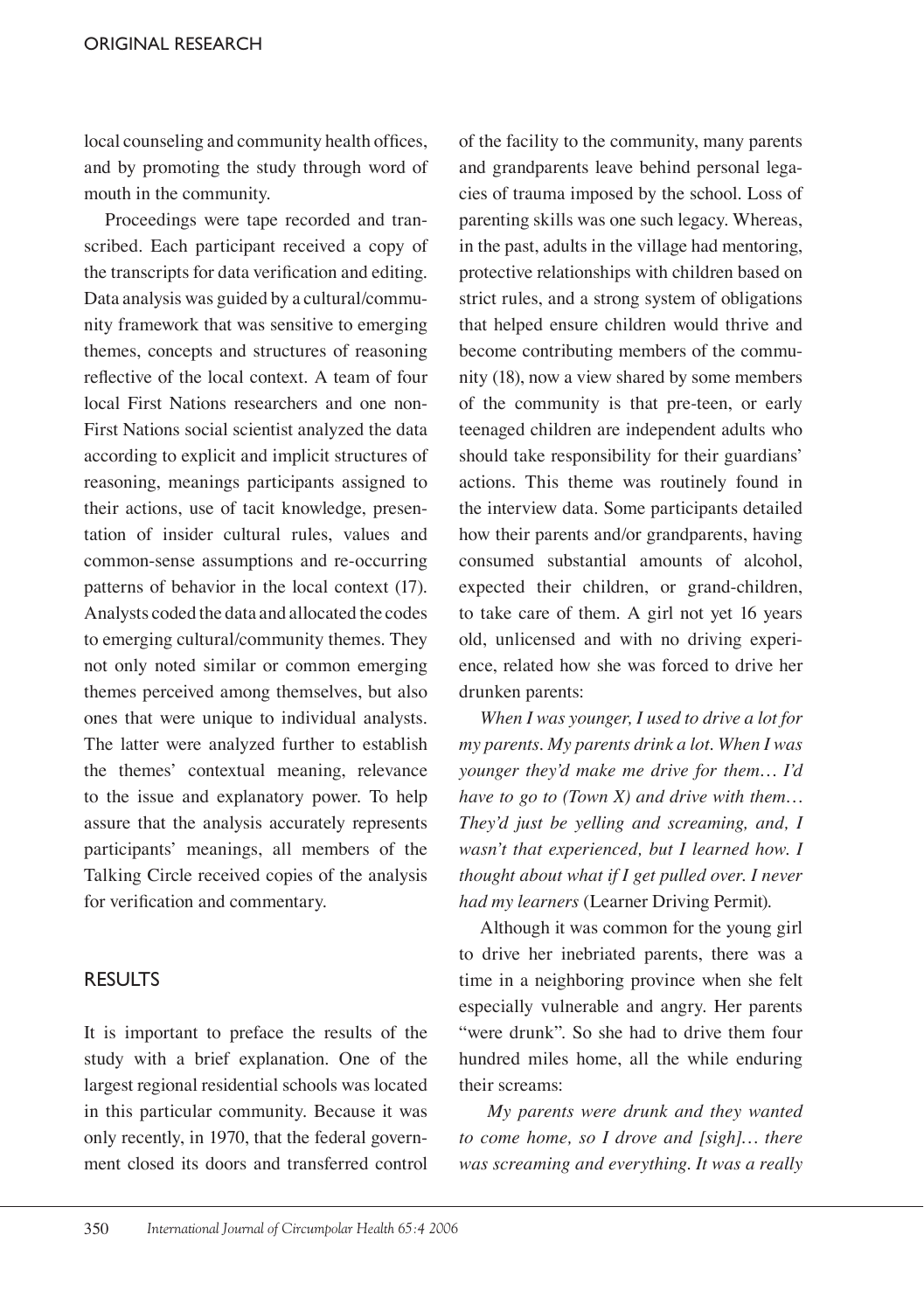*old car and it was surprising that we made it home. I was so mad at them for making me do that.*

Another participant discussed how she, at the age of twelve, with no driving experience, was forced to drive her drunken aunt home:

*I was only twelve or thirteen. One of my Aunties was drinking and I had to drive for her and I had no experience driving whatsoever. Just the thought of getting behind the wheel and having somebody yell at you constantly while they're drunk was something really scary, having no experience driving and a little kid behind the wheel. But I managed to bring her home.*

There were incidents where parental demands on a young child were even more extreme. For example, one set of parents forced their 16-year-old daughter to become an accomplice to a robbery attempt. Her father, while drunk, demanded that she give two other men a ride to the liquor store, which they subsequently robbed while the young girl was told to wait for them in the car. As she angrily described in her own voice:

*There was a time when I was 16, my Dad*  (was drunk) *wanted me to drive and there was these two guys that wanted me to take them to (Town X). I didn't know they didn't have money and… they just got out of jail or something. I got there and this guy's like "Leave the car running." So I did. And he went in the liquor store and he came running out and he just robbed that store. He was telling me to 'go'. I was just freaking out, so I did. I was running from the cops… I didn't even know that's what they were going to do. Then my Dad kept telling me to stop at all these houses because they wanted cigarettes. When I stopped at the last house I thought it was a driveway and I* 

*got stuck. The police came and those guys ran out…They found them and I told the police everything.*

Driving drunken parents and friends at age thirteen without a driver's license is illegal. One of the participants spoke about her also having to take the responsibility of facing the police when she was driving her drunken parents. As she said:

*I only had a learners* (Learner's Driving License) *back then. I had so many tickets for just driving around with a learners but they'd let me go because I was driving around my drunk parents and other people.*

Being with parents while they are drinking can make a profound impact, as it did on a 23 year-old woman, who, at the age of thirteen, could not get home to bed, because her parents were still consuming alcohol at 3:00 a.m. in the back of a business, where she worked part-time. She needed to go to school the next morning. Her story took on a twist when her father drove her home and left her mother at the store. Later that night, the mother wrecked the car, without receiving a bruise. The event defined the participant's relationship to drinking and driving:

*When I was 13 I used to (*work at…*) in (*location)*. My parents were really good friends with the bosses and they used to drink all the time in the back while I used to work…during weekends, during evenings and after school. One time it was… three o'clock in the morning and I had school the next day so I told my Dad "Let's go, I want to go home." And he said your mom doesn't want to leave yet. "So I don't care, just leave her. She always wants to drink any ways, just leave her." He listened and he brought me home. An hour later the cops were at my place and my mom took off*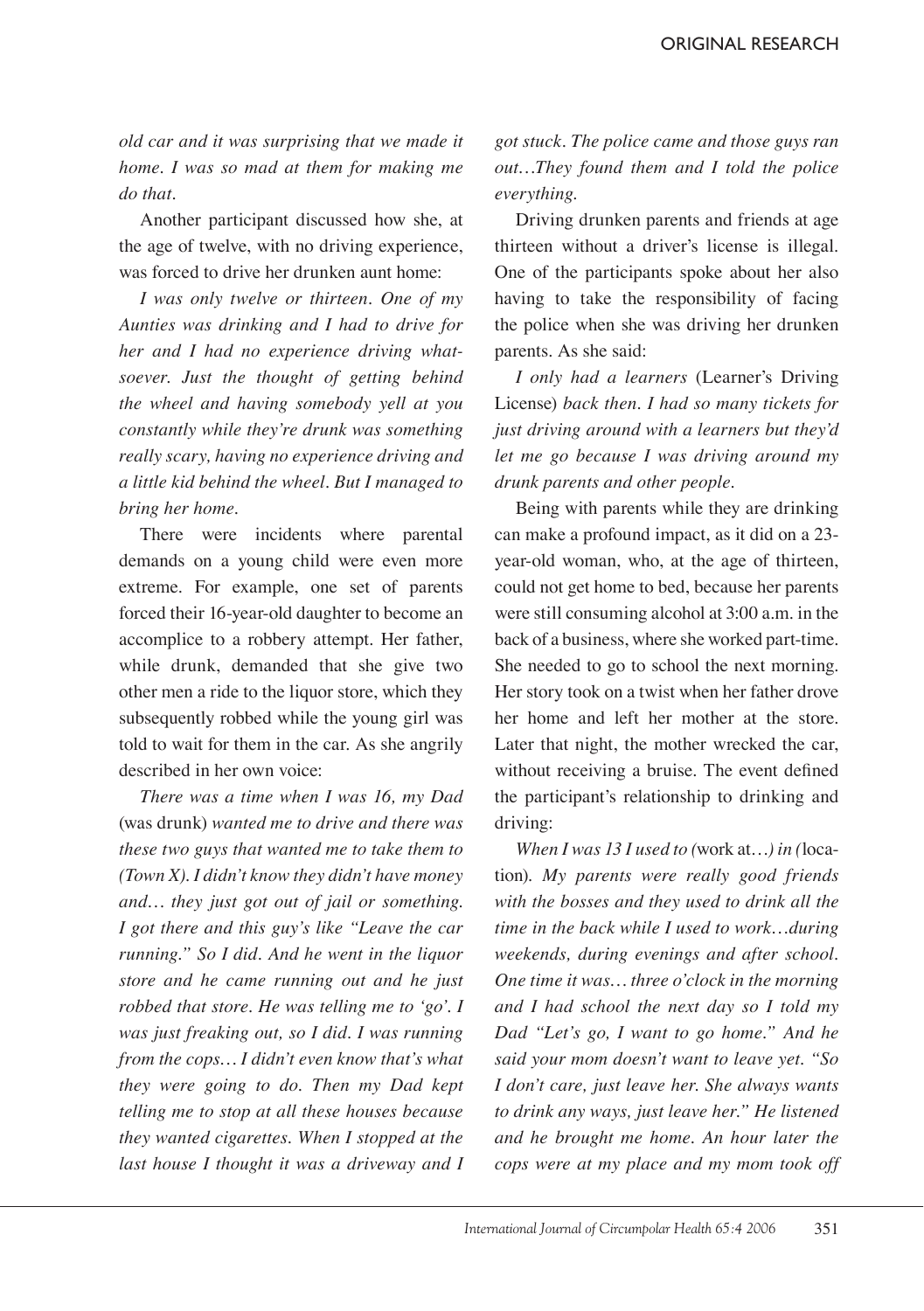*with this car. She rolled it [sobbing] and I felt so guilty… and I still do to this day actually. [sobbing] I just felt like it was so my fault. She was trying to come home but she was going every way and I felt like it was all my fault.* 

Although the girl's mother was driving under the influence of alcohol when she had a major crash, still the young woman felt guilty about the event. Talking Circle participants shared a strong sense of guilt for family members who were impaired and involved in major crashes. They not only felt grief for the death or injury of others, but they also blamed themselves for not preventing the collisions. There was a strong sense of the speakers, at a very young age, taking personal responsibility for the actions of others, with such comments as "*I should have tried to stop him from taking the car*," or "*I should have been there to help her make it*." This sense of responsibility for the well-being of parents reflects a familiar pattern of role reversal where a child assumes a caretaker role due to the emotional unavailability of parents. In the previous quote, a 13 year-old tells her father how to behave ("*Mom* …. *just leave her. She always wants to drink any ways, just leave her.*"). Even more telling is her personal sense of responsibility for the crash her mother subsequently experienced due to her drunken state. The girl's guilt haunts her to this day.

Participants expressed that, having been denied their culture, native language and family structures by forced assimilation in residential schools, some grandparents and parents turned to alcohol abuse, in which they often indulge in the company of children. Witness the following two responses:

*My dad's dad died of blood something - alcohol poisoning …My dad has a history*  *of drinking alcohol.My mom has a history of alcoholism. I think she's been impaired but I'm not sure… It all comes from them at residential school. (*And*) I have older sisters and older brothers from my dad's side. They have a different mom and they're 'we'll party every weekend' people.*

*A lot of us have experienced some type of trauma in our lives when we were children, like seeing… our loved ones drinking and fighting in front of us. They say it all comes from what happened to them before…*

Having children present when grandparents and/or parents abuse alcohol illustrates problematic role modeling, which can easily influence children to participate actively. For example,

*My parents did not do drugs but they drank and they did it at outings. I seen that thinking 'ok - well they do it'.*

*My Father was an alcoholic. There was a lot of drinking growing up as a child. Growing up with it I thought it was ok to drink alcohol because I seen my Father doing it since as long as I can remember…I Started drinking at 14 and I thought it was ok, and I got addicted and it went on from there and it got out of hand.*

#### **Friends as surrogate parents**

It was common for Talking Circle participants to suggest that many parents and their children no longer have common ground, shared purpose, or direction. Parents have a difficult time talking to their children about matters of consequence:

*A lot of us… can't talk or anything or talk about or express our feelings to them so we turn to some kind of substances like alcohol, drugs… gambling, food, sex… anything to take our mind off what's really bothering us.*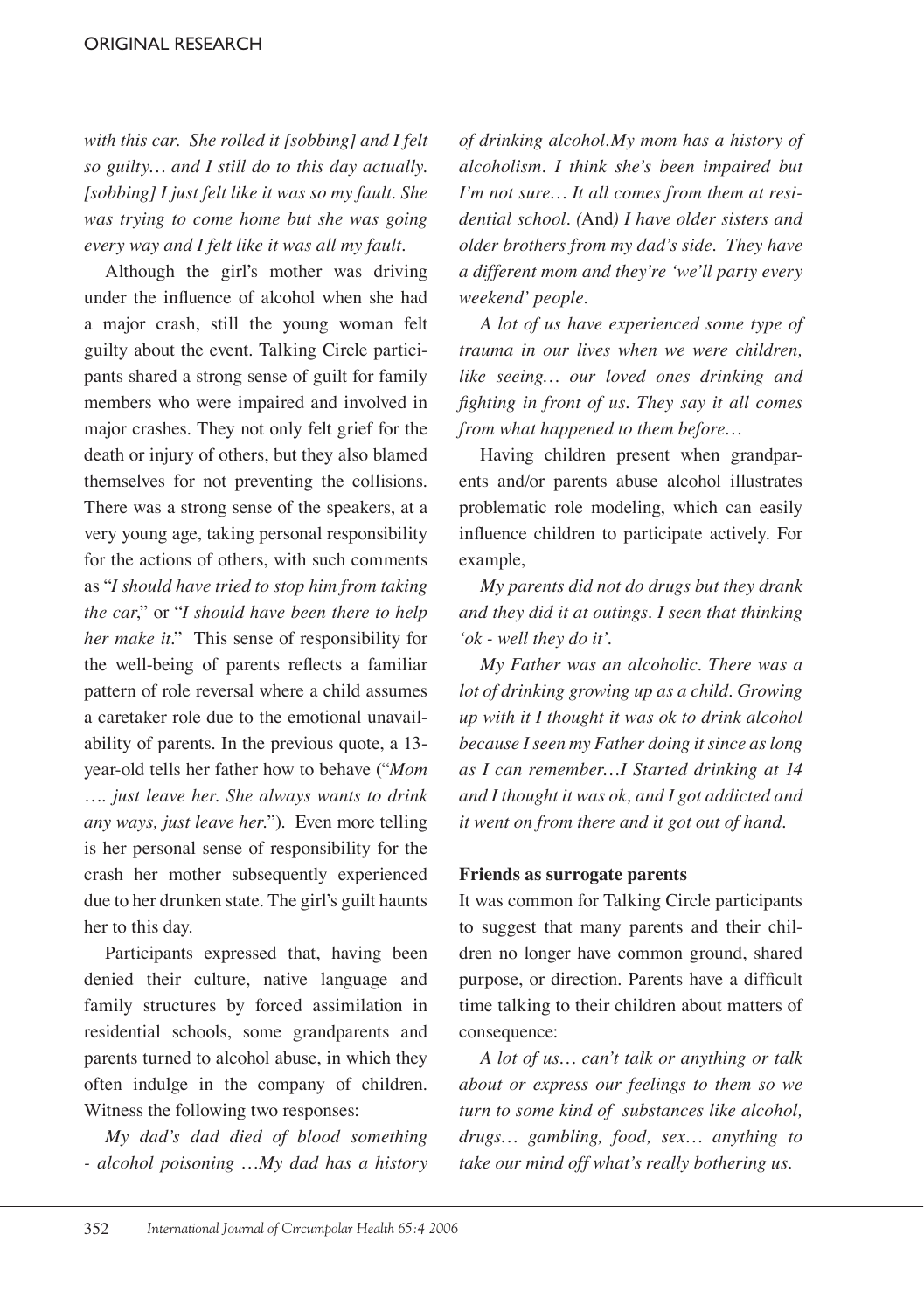Some participants suggested that there exists a wall of silence between parents and children, a situation that some participants thought was one of the outcomes of their parents' residential school experiences. As the oral testimony of Leona Makokis, a residential school survivor, suggests:

*The meaning of anything we did in residential school did not represent anything that we brought with us from our reserve communities. Soon we quit talking about our experiences and our families.*

*Instead, I quickly learned that "silence was golden." From that first day, we lost our voices. Lost is probably not the right term, because when you lose something one may assume that you might have misplaced it and you may eventually find it.*

*Our voices were silenced. We spoke when we were spoken to. We never had an opinion, there was never an argument; creativity was discouraged. How has this affected our communities? We still feel voiceless, we still fear disagreement, we still keep our opinions to ourselves, we still fear expressing creative alternatives to our problems, and without intention, we pass this down to our children. Our communication and relationship skills are limited.* (19)

Makokis's version of silence filtered through to the next generation. It became a silent background, a seen-but-unnoticed curtain against which young people behaved as "normal." A participant spoke about the subject:

*…That was real traumatizing for me so I learned not to speak about, I learned not to talk about it, I just learned to just shut down… I didn't know how to talk about my feelings and a lot of us can't talk… about or express our feelings. So we turn to some kind* 

*of substances like alcohol, drugs, gambling, food, sex… anything to take our mind off what's really bothering us. So I'm learning that it has a lot to do with…our trauma that many of us have experienced.*

By no longer listening to their children, parents and grandparents unintentionally motivate teens to seek meaning elsewhere. One source of meaning is substance or alcohol use/ abuse. According to one young participant,

*Teens just drink to escape from reality. And in my case I do it because I got a lot of pressure that I have to deal with*.

Another presented the following abbreviated account:

*And a lot of times you end up drinking or doing drugs and … the thing about that is, well your parents are there but you can only tell them so much. They don't want to hear the whole truth about what happened and it's true.*

A popular strategy teens use to fill the parental void is to seek out friends with whom they can identify and who become major influences on their alcohol consumption and subsequent impaired driving experiences. As one young woman explained, "*My friends who grew up around here they all drink and drive."* Friends become like surrogate parents to the troubled teens. This is aptly witnessed in the following quote, where a Talking Circle participant suggested that his friends were his surrogate parents who contributed to his alcohol abuse and criminal charge of impaired driving:

*I think my friends have a lot to do with my behavior (drinking and driving) because when I was a teenager they were like Mom and Dad I guess…You could be anything. I would do things to get acceptance just to be liked.*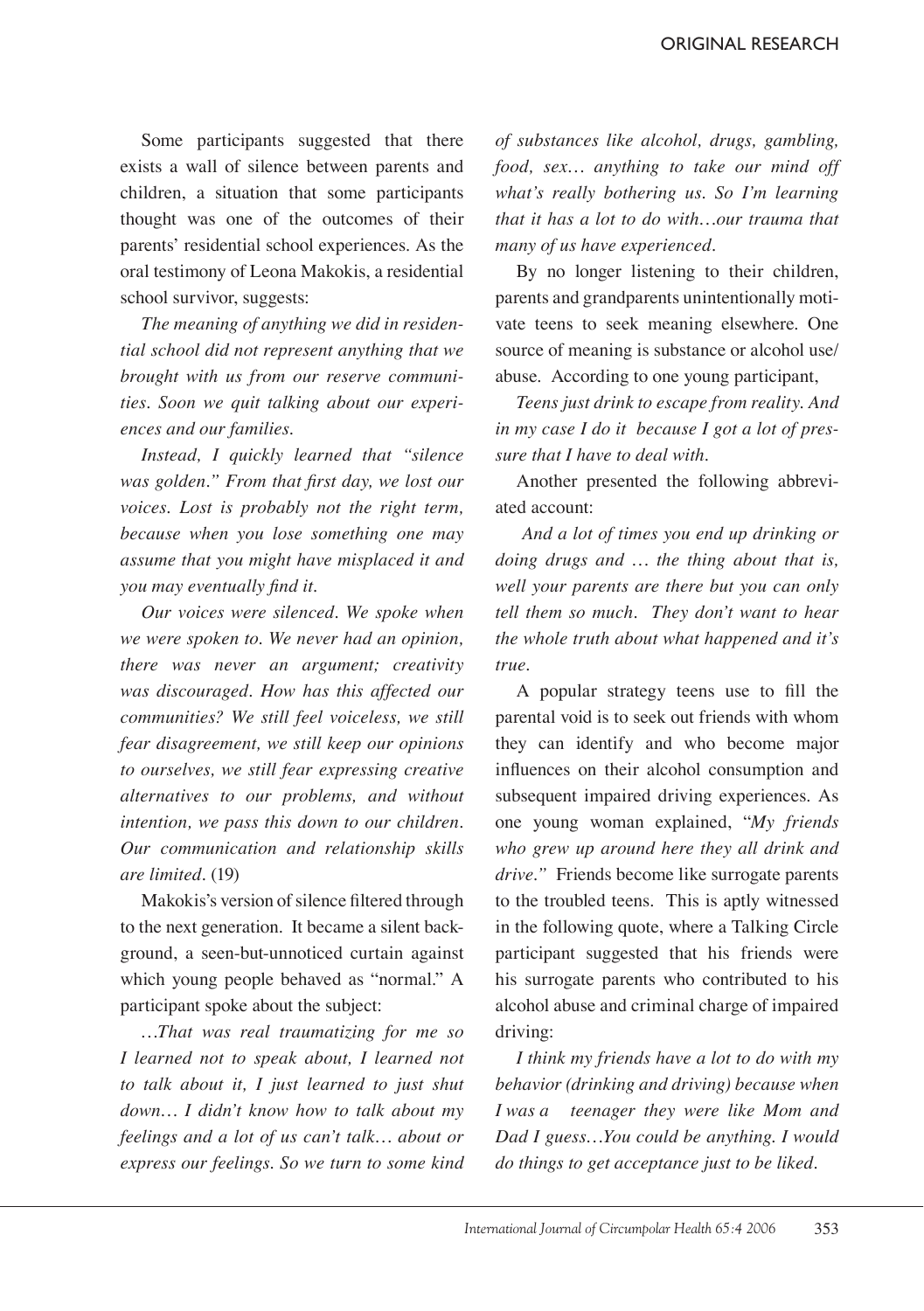Another participant had this to say:

*Friends… I see them everyday … I drink with them everyday. I smoke with them everyday. At least they're there for me whereas my parents, well they're not there for me.*

The combination of silence, role modeling and the search for acceptance steered many of the research participants towards alcohol abuse and impaired driving. The latter appeared to be an extension of the former.

## **Blurred relationship boundaries**

In traditional First Nations families, parents, grandparents, aunts and uncles participated in the upbringing of a child, attending to the classic phrase provided by one of the participants that, "*it takes everyone in a community to raise a child, because it's a holistic thing*." Although the ideal lives on, the experience has changed dramatically. Based on the Talking Circle discussion, present day child rearing practices are more likely to reflect family disunity and hardship. (20)

Members of the Talking Circle stated that family members play a vital role in the lives of many of First Nation's people. Although, ideally, family members help guide a child to maturity, in reality they often steer children towards alcohol consumption, partying and subsequent impaired driving. As two young respondents suggested:

*The majority of people drink with their kids from anywhere from 13*(years) *with people who are like 50 years old. So…it's quite accepted.*

*A lot of people in this area I grew up around, like my mom, my real mom, well, I call my grandparents mom and dad because they raised me since I was a baby. But my real mom is an alcoholic and she was drinking all of the time. And my sisters now drink a lot and*  *they party quite a bit. I was a little kid seeing them drink and soon I was doing it too.*

Blurred relationship boundaries between generations are more common than unique. According to Talking Circle participants, many young people in the First Nations community started drinking alcohol and became involved in drinking and driving in the company of older members of the community. As one young woman suggested, "*they just were always there and when I was drinking and driving they were always with me…"* Although some participants were only 13 or 14 years old, their friends were aged thirty years, or older:

*We would always take off with older people all the time… They were over thirty…we were always taking off and the people we would hop in with were always older and were always drunk.* 

A blurred relationship circle, inclusive of family and non-family members, contributes to older members influencing teens to become involved in high-risk behaviors like alcohol abuse and impaired driving. Witness:

*I remember my first experience was in Grade 3. My aunt and her boyfriend were drinking and they gave me some and I remember standing up and then it affected me…*

Some young people were influenced to engage in high-risk, impaired driving behaviors with dire consequences. One young female participant told of how a 13-year-old girl caught a ride with an older man and ended up playing "chicken" with a truck:

*…that night my girlfriend (aged 13) and another friend of mine they hopped in with these older people and they were cruising around partying and everything. My other friends decided to stay at the dance and they decided not to go with them. They all ended up*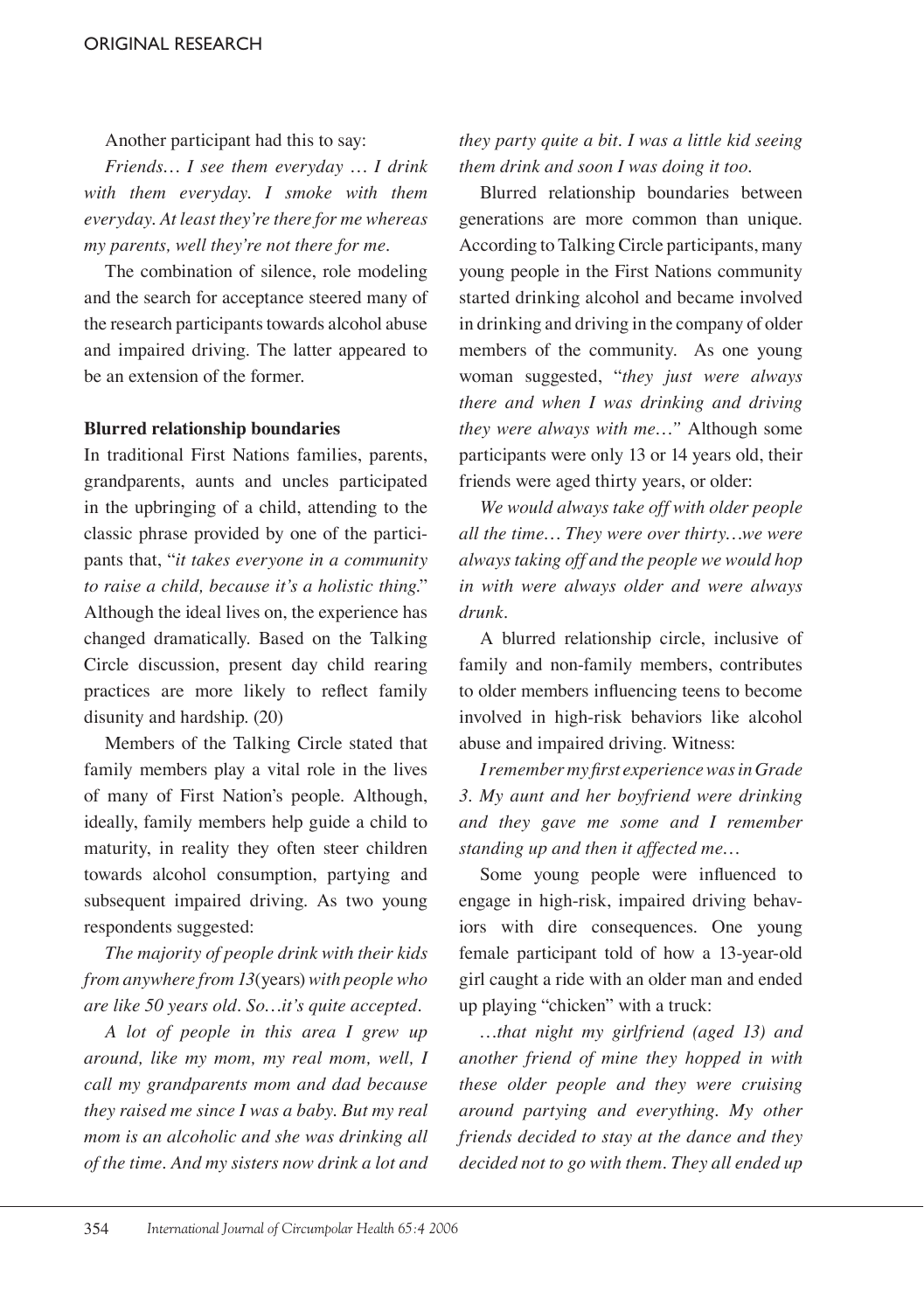*going back to town… everyone always drinks and drives and the vehicle that they were in, they met up with this truck and they were playing chicken and they both turned away at the same time but they turned the same direction, they got into a head on and all of them died except for one.*

## **DISCUSSION**

By using the indigenous methodology of a Talking Circle, this article describes the relationship between impaired driving, alcohol abuse and intergenerational impacts due to the local people's traumatic experience with federal government residential schools. First Nations people were involved throughout the research process, from the design of data collection and analysis, to the dissemination and recommendations for change. (21) The analysis showed that impaired driving in First Nations communities is not an isolated deviant behavior that is prone to short-term intervention strategies. Instead, it is an issue that is interrelated to other significant social issues and requires culturally rooted, communitybased strategies for improvement.

The in-depth accounts of the Talking Circle showed a distinct reality outside the mainstream, whereby participants spoke of impaired driving as a manifestation of many First Nations parents having lost the skill of listening to their siblings' problems. In response to the parental code of silence, some teens seek solace with older friends, who become increasingly involved in alcohol abuse and impaired driving. To help deal with this situation, Talking Circle participants recommended that the community organize peer groups at

the high school and post-high school levels, in which peers are taught to listen to students' problems, experiences, fears and anxieties. This innovation would reduce the need for young people to seek emotional support from friends and seek escape from their stressful lives by becoming involved in alcohol abuse and subsequent impaired driving.

The Talking Circle produced numerous suggestions about the need for members of the older generation to reclaim who they are. One way is for the community to provide opportunities whereby older members can share the stresses they are experiencing due to the historical traumas they faced and the problems they now encounter in their families and in the community. It is a major step towards healing in the community, a way to restore intergenerational balance that would eventually reduce the likelihood of senior members of the community becoming involved in high-risk behaviors, like alcohol abuse and impaired driving.

Finally, the use of the Talking Circle as a hermeneutic approach to research a First Nations community steeped in the oral tradition of the people's culture provided in-depth accounts of experiences that would be unattainable in structured one-on-one interviews, or survey questionnaires. However, the Talking Circle used in this study represents the people's lived experiences in one large First Nations community. It has limited power of generalization across First Nations communities in Canada, or the rest of the world, but it has significant strength in delving deep into the community structure to provide information that can lead to relevant, culturally respectful, and realistic community development projects. Similar studies are needed in other First Nations communities to capture